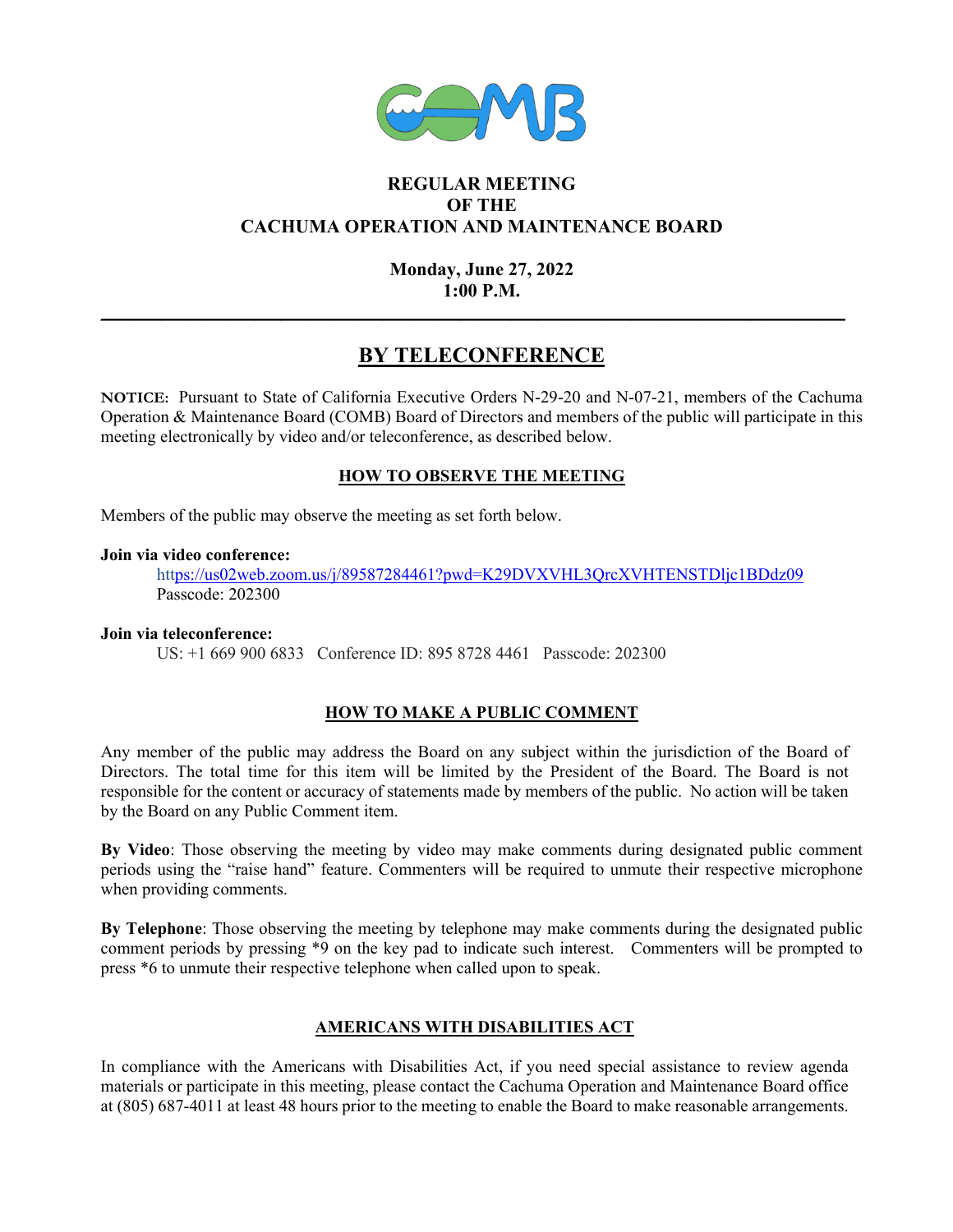## **REGULAR MEETING OF THE CACHUMA OPERATION AND MAINTENANCE BOARD**

### **Monday, June 27, 2022**

**\_\_\_\_\_\_\_\_\_\_\_\_\_\_\_\_\_\_\_\_\_\_\_\_\_\_\_\_\_\_\_\_\_\_\_\_\_\_\_\_\_\_\_\_\_\_\_\_\_\_\_\_\_\_\_\_\_\_\_\_\_\_\_\_\_\_\_\_\_\_\_\_\_\_\_\_\_\_\_\_\_\_\_\_\_\_\_** 

### **1:00 PM**

#### **AGENDA**

**NOTICE:** This Meeting shall be conducted through remote access as authorized and in accordance with Government Code section 54953 and the California Governor's Executive Order N-08-21, N-15-21 and as amended by AB 361.

### **1. CALL TO ORDER, ROLL CALL**

**2. PUBLIC COMMENT** *(Public may address the Board on any subject matter within the Board's jurisdiction. See "Notice to the Public" below.)* 

#### **3. RESOLUTION NO. 752 – CONFIRMATION OF LOCAL EMERGENCY - ACKNOWLEGEMENT OF GOVERNOR NEWSOM'S DECLARED STATE OF EMERGENCY (HEALTH AND SAFETY)** Action: Recommend adoption by motion and roll call vote of the Board

**4. CONSENT AGENDA** *(All items on the Consent Agenda are considered to be routine and will be approved or rejected in a single motion. Any item placed on the Consent Agenda may be removed and placed on the Regular Agenda for discussion and possible action upon the request of any Board Member.)* 

Action: Recommend Approval of Consent Agenda by motion and roll call vote of the Board:

- a. Minutes of May 12, 2022 Special Board Meeting
- b. Minutes of May 23, 2022 Regular Board Meeting
- c. Investment of Funds
	- Financial Reports
	- Investment Reports
- d. Review of Paid Claims

#### **5. VERBAL REPORTS FROM BOARD COMMITTEES**

Receive verbal information regarding the following committee meetings:

• Administrative Committee Meeting – June 16, 2022

### **6. FISCAL YEAR 2022-23 ELECTIONS AND APPOINTMENTS OF CACHUMA OPERATION AND MAINTENANCE BOARD**

Action: Elections for President and Vice-President by nomination and roll call vote of the Board:

- a. Election of President
- b. Election of Vice-President

Action: Appointment by motion and roll call vote of the Board for each appointment:

- c. Appointment of ACWA/JPIA Representative and Alternate
- d. Appointment of General Counsel
- e. Appointment of Secretary of the Board
- f. Appointment of Treasurer /Auditor-Controller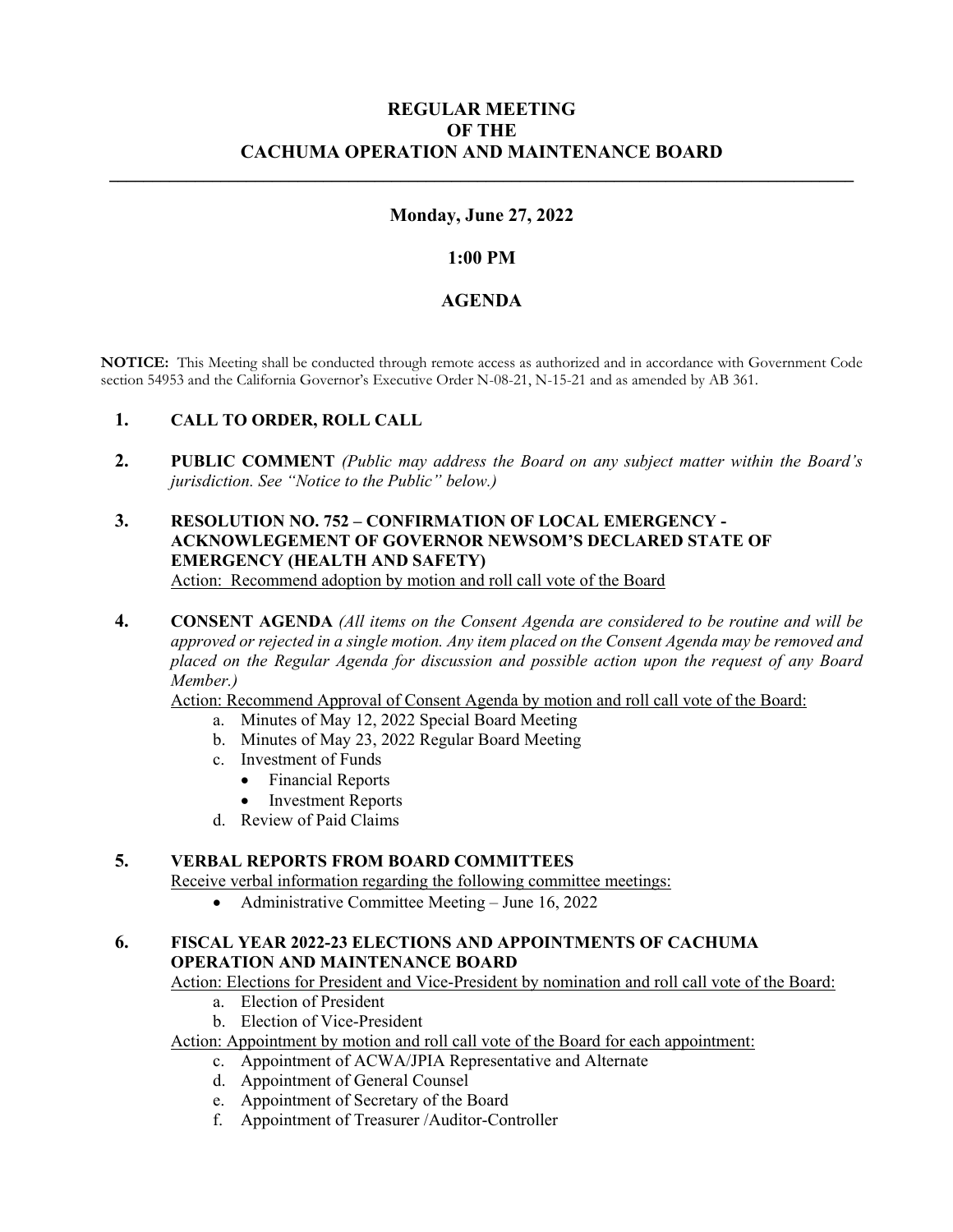#### **7. RESOLUTION NO. 753 – ADOPTION OF COMB 2022 SUSTAINABILITY PLAN**  Action: Recommend adoption by motion and roll call vote of the Board

#### **8. RESOLUTION NO. 754 – ADOPTION OF REVISED PROCUREMENT POLICY**  Action: Recommend adoption by motion and roll call vote of the Board

## **9. GENERAL MANAGER REPORT**

Receive information from the General Manager on topics pertaining to COMB, including but not limited to the following:

- Administration
- Virtual Meetings
- Staff Professional Development

### **10. ENGINEER'S REPORT**

Receive information from the COMB Engineer, including but not limited to the following:

- Climate Conditions
	- Wildfire Risks
	- Water Quality
	- South Coast Conduit Right-of-Way Survey
	- Lake Elevation Projection
	- Infrastructure Improvement Projects

#### **11. OPERATIONS DIVISION REPORT**

Received information regarding the Operations Division, including but not limited to the following:

- Lake Cachuma Operations
- Operation and Maintenance Activities

### **12. FISHERIES DIVISION REPORT**

Receive information from the Fisheries Division Manager, including, but not limited to the following:

- LSYR Steelhead Monitoring Elements
- Tributary Project Updates
- Surcharge Water Accounting
- Reporting/Outreach/Training

### **13. PROGRESS REPORT ON LAKE CACHUMA OAK TREE PROGRAM**

Receive information regarding the Lake Cachuma Oak Tree Program including but not limited to the following:

• Maintenance and Monitoring

### **14. MONTHLY CACHUMA PROJECT REPORTS**

Receive information regarding the Cachuma Project, including but not limited to the following:

- a. Cachuma Water Reports
- b. Cachuma Reservoir Current Conditions
- c. Lake Cachuma Quagga Survey

### **15. DIRECTORS' REQUESTS FOR AGENDA ITEMS FOR FUTURE MEETING**